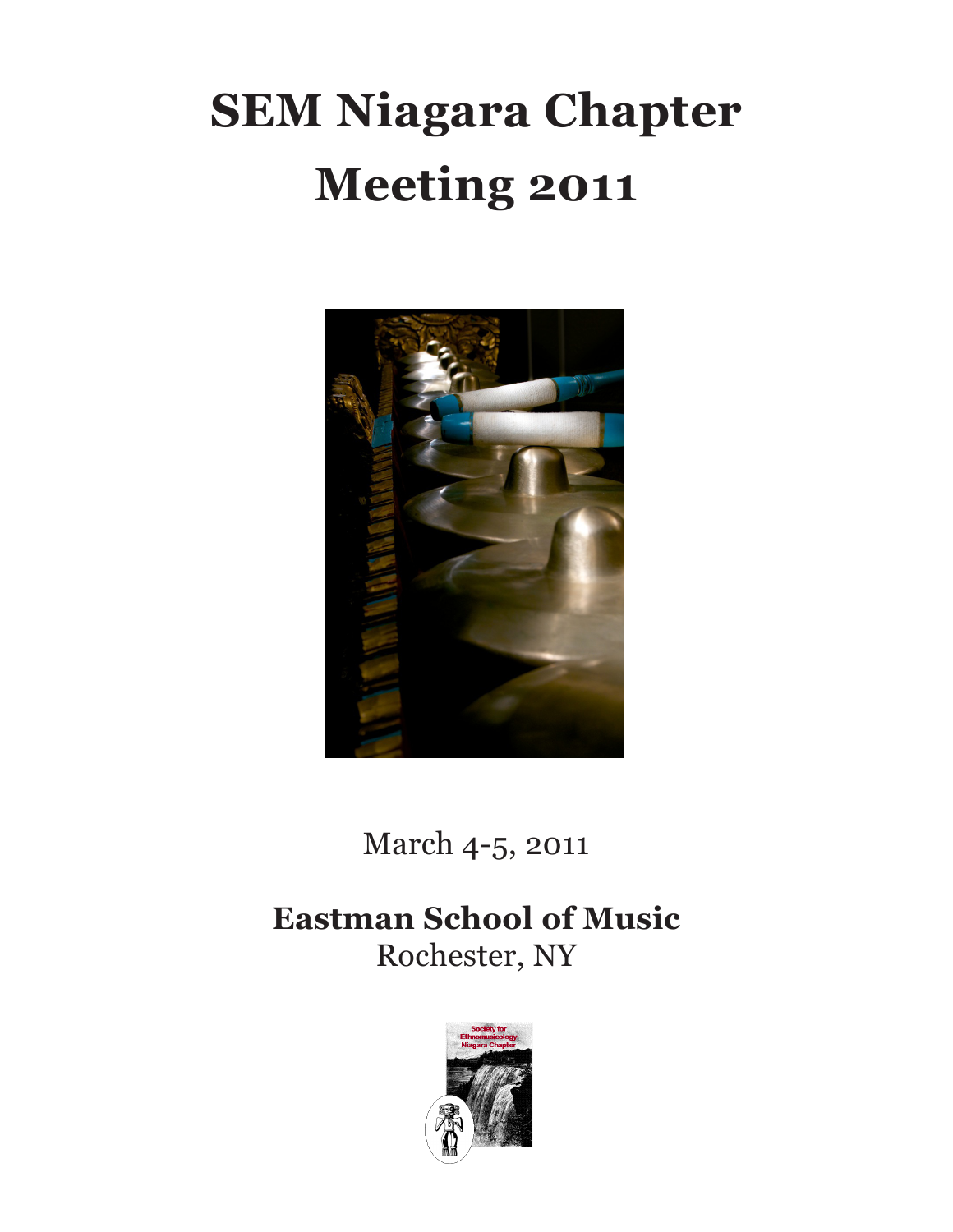#### **SEM Program Committee Chair:**

Louise Wrazen (Associate Professor and Chair, Department of Music, York University)

#### **SEM Program Committee:**

Laurel Myers Hurst (Adjunct Faculty, Kent State University) Glenn West (Instructor of Ethnomusicology PT, Director of Mbira Ensemble, ESM)

#### **SEM Local Arrangements Committee Chair:**

Jeffrey Cupchik (Visiting Assistant Professor of Ethnomusicology PT, ESM)

#### **SEM Local Arrangements Committee, ESM**:

Julia Broman (MA Ethnomusicology) Kimberly Hannon (Ph.D. Musicology) Jordan Hayes (MA Ethnomusicology) Lauron Kehrer (MA Ethnomusicology) Ellen Koskoff (Director, Ethnomusicology Program) Nawa Lanzilotti (MA Ethnomusicology)

#### **ESM Departmental Assistance**

Kathy Buechel (Musicology Department) Serin Kim Hong (Assistant Director of Concert Operations) Elizabeth Oleksyn (Scheduling Coordinator, Concert Office) Deanna Phillips (Musicology Department) Helen Smith, Director (Technical & Media Production Department) Sue White, Office Manager (Technical & Media Production Department)

## **SEM Chapter Conference Concert Organizers and Program Design**:

Rohan Krishnamurthy (Ph.D. Musicology; Director of ESM South Indian Drumming Ensemble) Glenn West

*Cover Photo by Jordan Hayes*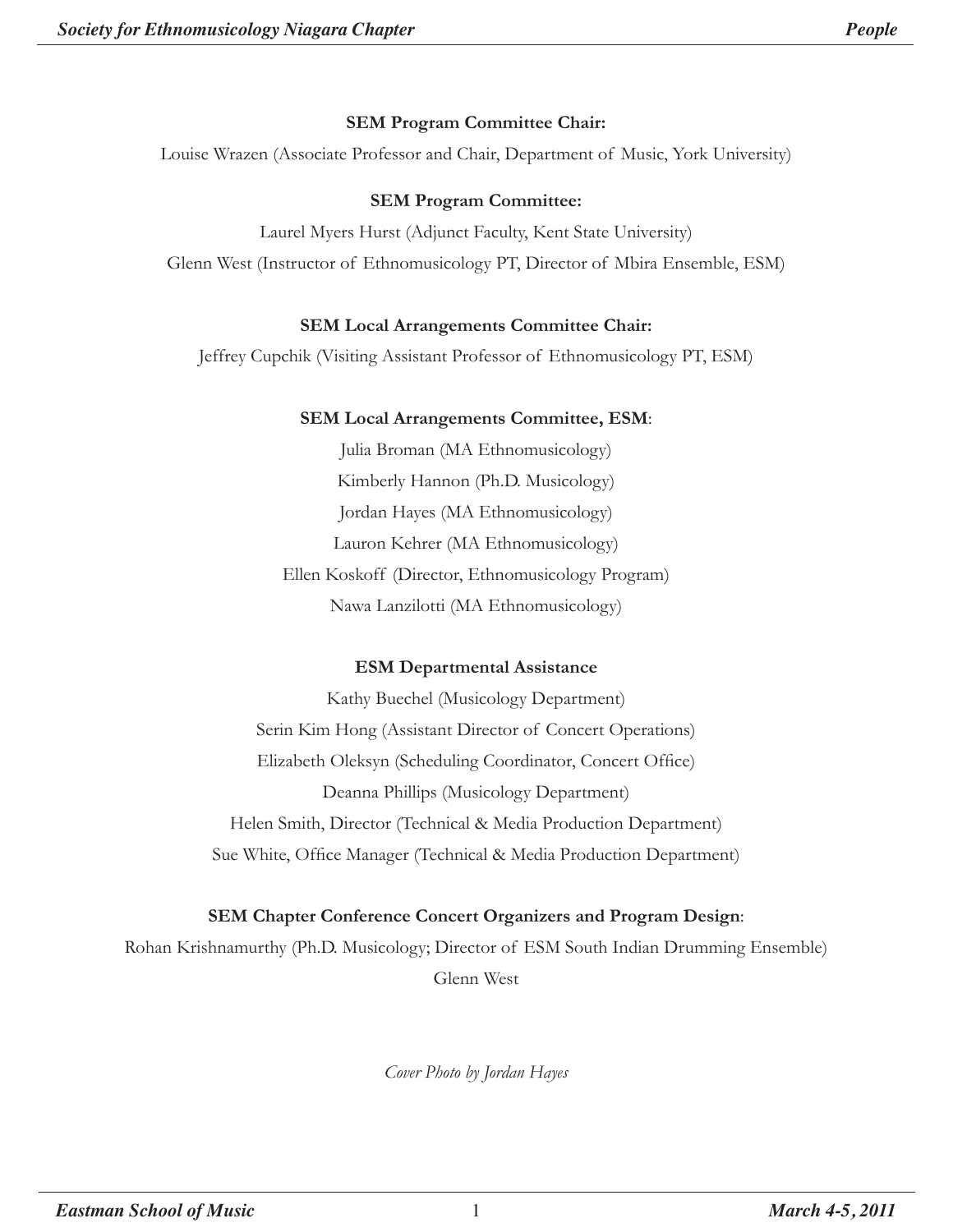# **Program**

# **Friday March 4, 2011**

#### **6:00 - 7:30 Eastman School Main Hall: Registration**

#### **7:00 - 9:00 Howard Hanson Hall (4th floor) Welcome and Session 1: Music in/of/for Community (chair: Jeff Cupchik, Eastman)**

- 1. Koto in Translation: Exoticism and Authenticity of the Japanese Koto in Western New York (Julia Broman, Eastman)
- 2. The Amherstburg Baptist Association as a Site for Black Canadian Gospel Music-Making (Jesse Feyen, York)
- 3. Creating a Gay-Affirming Community: GALA Choruses on a Mission (Heather MacLachlan, U of Dayton)

## **Saturday March 5, 2011**

#### **8:00-10:00 Registration**

#### **8:30-10:00 Howard Hanson Hall Session 2: Engaging Narratives (chair: Heather MacLachlan, University of Dayton)**

1. Body and Soul: Jazz at Lincoln Center Redefines Bill Evans (Kimberly Hannon, Eastman)

2. Jazz in Communist Poland: Narratives of Politics and Performance (Jaro Dabrowski, York)

3. "Shake Hands with Mother Again": Hyper-sentimentality and Sainted Motherhood in Southern Gospel Music (Vivia Kieswetter, York)

#### **10:15-11:45 Room 404 (4th floor) Session 3: Women, Music, Performance (chair: Ellen Koskoff, Eastman)**

1. On Political Correctness: Joni Mitchell's "Woodstock"and Political Utopianism (Amy Kintner, Eastman)

2. Her Long, Black, Hair: Vietnamese Women in Identity Construction through Music and Musical Performance in Diaspora (Hong Diem (Regina) Lam Vu, York)

3. Goldenrod Music Distribution: Lansing Lesbians Pioneering Women's Music (Lauron Kehrer, Eastman)

#### **11:45-1:15 Lunch and Business Meeting**

#### **1:15-2:15 Howard Hanson Hall Keynote Address: Carol M Babiracki, "Conjuring Courtesans: Experiments in Discursive Intervention"**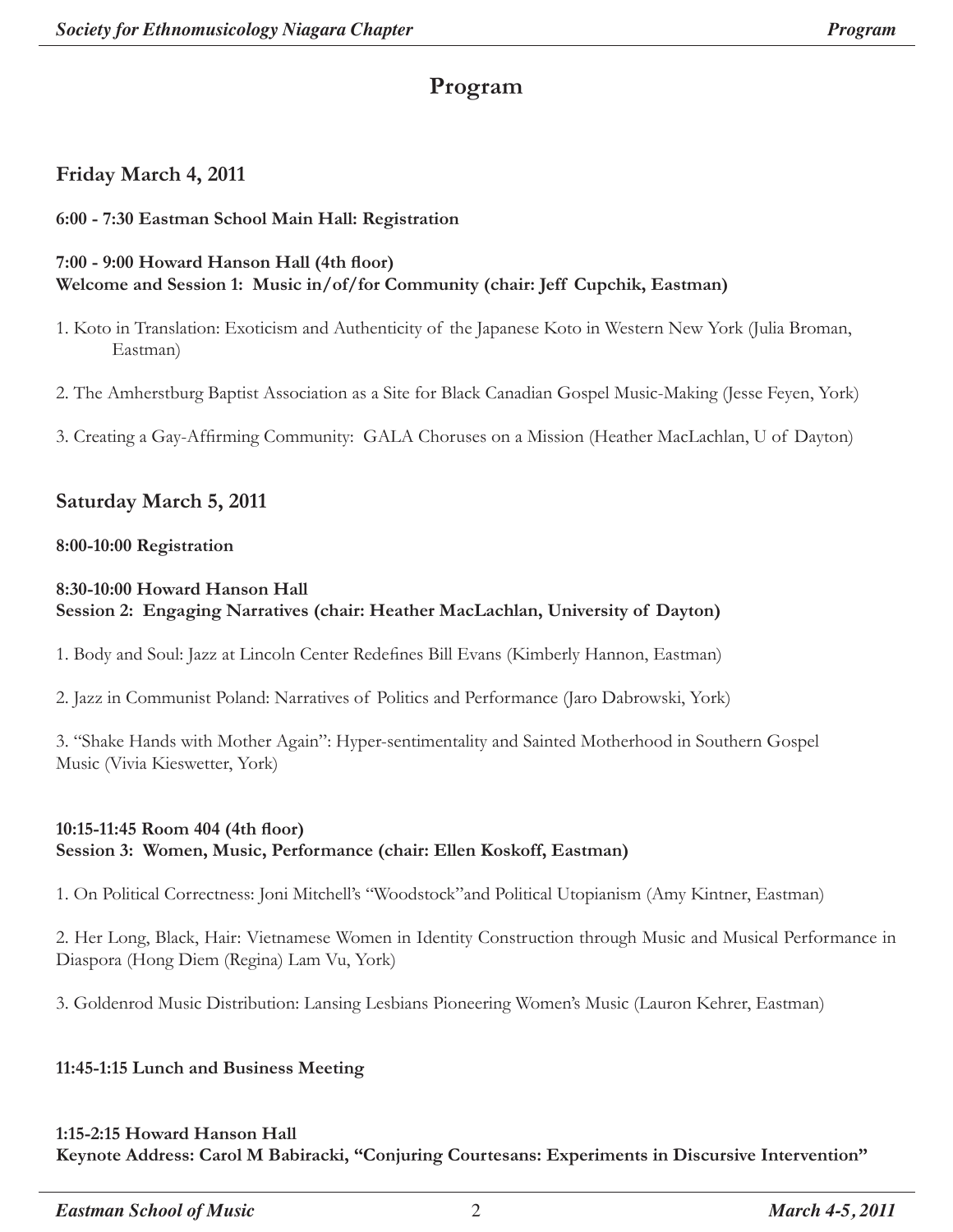#### **2:30-4:00 Room 404 Session 4: Analysis and Interpretation (chair: Glenn West, Eastman)**

1. Modal Investigations in Gamelan Gong Gede Repertoire (Rohan Krishnamurthy, Eastman)

2. Gender Wayang on Piano: How an Expert Solves the Problem (Rita diGhent, York)

3. Changing Paradigms - Polyrhythm is Dead (Laurel Myers Hurst, Kent)

#### **4:15-5:45 Howard Hanson Hall Session 5: Western Contacts and Interface (chair: Laurel Myers Hurst, Kent)**

1. The Impact of Hugh Tracey's Field Recordings on Transmission of Ennanga Repertoire in Buganda, Uganda (Rachel Muehrer, York)

2. Inta 'Omri': A Precious, yet Painful Collaboration; A Merging of Western Influence and Eastern Tradition in Egyptian Music (Hicham Chami, U of Florida)

3. Echoes of Africa in Louis Moreau Gottschalk's Piano Composition, "Bamboula, danse de nègres," Op. 2 (Amy Elizabeth Unruh, Kent)

**5:45-7:00 Supper on own**

#### **7:00 Room 120 Concert**

Mbira dzeMugomo Guru (Eastman Mbira Ensemble), Glenn West, director

The Tibetan gCod ritual, Jeff Cupchik

South Indian drumming ensemble, Rohan Krishnamurthy, director

Hands-on Balinese Gamelan Experience led by Jordan Hayes (*in the Eastman Gamelan Room, ET 12, following concert*)

*Thank you everyone for participating!*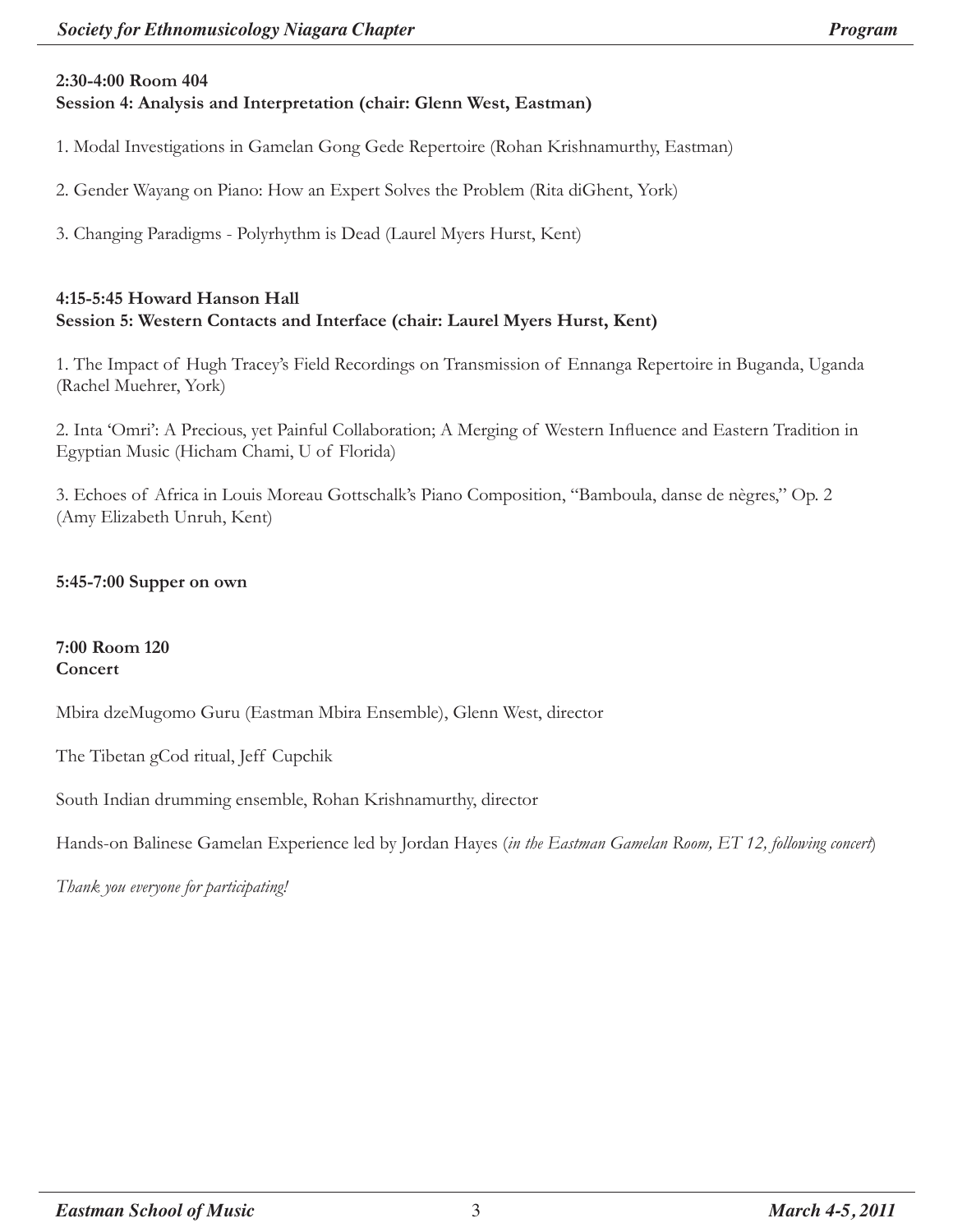# **Keynote Address**

### **1:15-2:15 Saturday, March 5th, Howard Hanson Hall**

#### **"Conjuring Courtesans: Experiments in Discursive Intervention"**

**Carol M. Babiracki**, Associate Professor, Department of Art and Music Histories, Syracuse University

*In this talk, I consider fiction as a form of intervention into the discourse on courtesans in India, past and present. What can this form of activist writing accomplish, and what challenges, academic and ethical, does it present? After considering the issues and offering a sample of writing, I invite the audience to join in a discussion of the questions raised*.

**Carol M. Babiracki** has been a scholar-educator in ethnomusicology in the interdisciplinary Department of Art and Music Histories at Syracuse University for the past ten years. Prior to that, she served on the faculties of the Harvard Music Department (four years) and the Brown University Music Department (six years). She earned an M.A. musicology (ethnomusicology) from the University of Minnesota and a Ph.D. in musicology (ethnomusicology) from the University of Illinois, where she studied with Bruno Nettl and Charles Capwell.

Babiracki's continuing research concerns music, dance, historiography, gender, ethnic identity and globalization in South Asia, where she has spent years carrying out field research projects in North and South India and Pakistan with support from Fulbright-Hays, the American Institute of Indian Studies, and the Berkeley Urdu Language Program in Pakistan. Her publications have appeared in the journals Ethnomusicology and Asian Music, in The Encyclopedia of Popular Musics of the World and The Grove Dictionary of Musical Instruments and in the books Women's Voices Across Musical Worlds, Shadows in the Field: New Perspectives on Field Research in Ethnomusicology, Comparative Musicology and the Anthropology of Music, Ethnomusicology and Modern Music History, and The Western Impact on World Music. She is currently working on a book about professional female entertainers in rural and urban areas of east-central India.

Her undergraduate and graduate teaching over twenty years has covered music and dance from every corner of the world, with specializations in Asian and Middle Eastern music, music and ethnicity in the United States, music ethnography and field research, music and gender, music and religion, world music and film, global pop, European music history, and folklore. In 2004, she was the recipient of Syracuse University's Meredith Teaching Recognition Award.

Babiracki earned her undergraduate degree in music theory from the University of Minnesota, where she also studied piano and flute performance. She continues to study the bamboo flute performance traditions of east-central India, where she has performed widely with Kunjban, a performing troupe and school for Nagpuri music and dance that she co-founded in Ranchi, Jharkhand, India. In the United States, she has performed with West African and Balinese gamelan music ensembles.

As a public ethnomusicologist, she has served as field coordinator for the Minnesota Folklife Program, has consulted for the Smithsonian Folklife Program, National Endowment for the Arts, National Endowment for the Humanities, the Seattle International Children's Festival, and the Duluth Children's Museum and has served on review panels for the state arts councils of Illinois, Massachusetts, New Hampshire, and Rhode Island.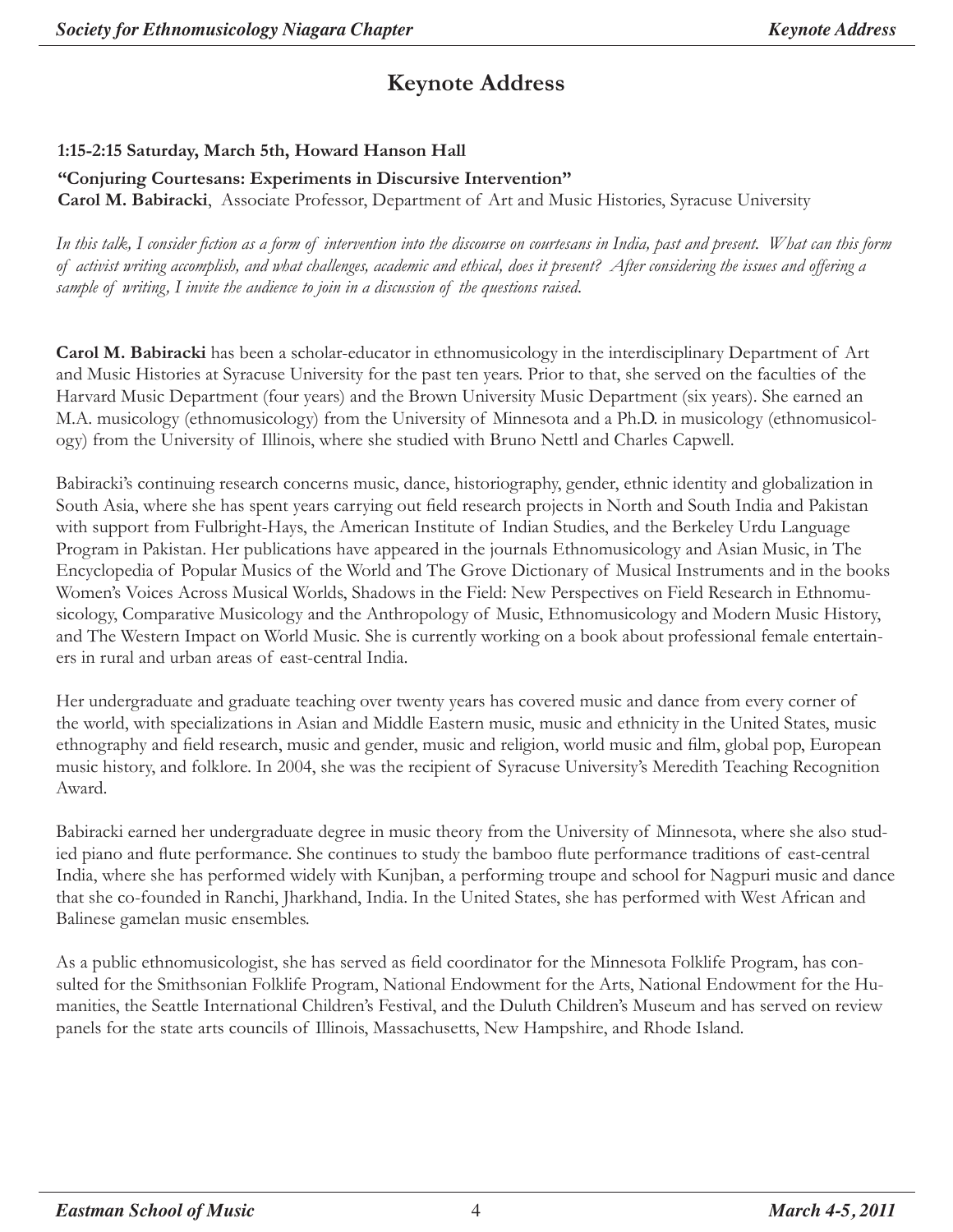# **Abstracts**

# **Friday, March 4th 7:00-9:00 Session 1: Music in/of/for Community (chair: Jeff Cupchik, Eastman)**

1. Koto in Translation: Exoticism and Authenticity of the Japanese Koto in Western New York (Julia Broman, Eastman)

My paper will focus on the Japanese koto community of Western New York, primarily on the cities of Rochester and Buffalo. In a community overwhelmingly dominated by the western art music tradition, this tiny pocket of Japanese music is an unexpected treasure. This community is not connected to a Japanese diasporic group, though the music itself is "in diaspora," surviving apart from its homeland. Because of this re-contextualization of the koto from its Japanese roots, the meaning of the instrument, its music, musicians, and audience have shifted and begun to form a new tradition - it is this change I will be examining. Using information from fieldwork done for my Master's thesis, this paper will specifically look at exoticism and authenticity in regard to how the koto is employed as a symbol representative of traditional Japan. My own experiences as a koto performer will be discussed - my experience playing for my work place, a local tea shop, and my experience playing at my high school for a Noh Theater experience. I will also draw on the experiences of local Rochester koto and shamisen musicians as well as the women who hired me to perform. The major questions this paper will ask are 1)how is koto music used in Western New York? And 2) can it exist purely for the pleasure of the music alone, or is it primarily used to lend authenticity to Japanese cultural productions and events?

2. The Amherstburg Baptist Association as a Site for Black Canadian Gospel Music-Making (Jesse Feyen, York)

The Amherstburg Baptist Association (ABA) is historically the most important organization uniting Black Baptist churches in Ontario. It began in 1841 as a union of three small churches but soon grew to include over a dozen congregations with a total membership exceeding 1,000. The ABA provided various forms of governance and support to churches: rules and recommendations regarding church operation and temperance were put into place, and missionaries were sponsored to preach to struggling congregations and to plant new churches. The organization met once per year to keep track of the growth and activities of its churches and to refine its policies. These annual meetings included a strong religious component consisting of prayer, preaching, and musical worship. The musical practices at the yearly meetings of the ABA provide insight into Black gospel music in Ontario – a music-culture that has been ignored by scholars for far too long. Through providing a broad overview of the music activities of the ABA from 1841 to 1984, I intend to address this lacuna and demonstrate music's pivotal role in the religious activities of Black Baptist churches in Ontario. Furthermore, I will show how the music of the ABA was a combination of traditions associated with African American, Euro-American, and West African cultures. I hope that this research will lead to the inclusion of Canada in conceptions of gospel music history.

3. Creating a Gay-Affirming Community: GALA Choruses on a Mission (Heather MacLachlan, U of Dayton)

GALA (pronounced"gay-la") Choruses is the umbrella organization for more than one hundred and fifty lesbian and gay community choirs, most of them located in the United States. These choirs are always called "choruses" in order to distinguish them from other community and church groups. In this presentation, I argue that GALA choruses differ from other choirs not only because of their mostly GLBT membership, but because of their overriding commitment to a sense of mission. Chorus leaders from around the country state that their ensembles exist not only to sing choral music and to present concerts, but most importantly to fulfill a social mission. In fact, they use the word "mission" very frequently when discussing their choirs. This mission is described in various ways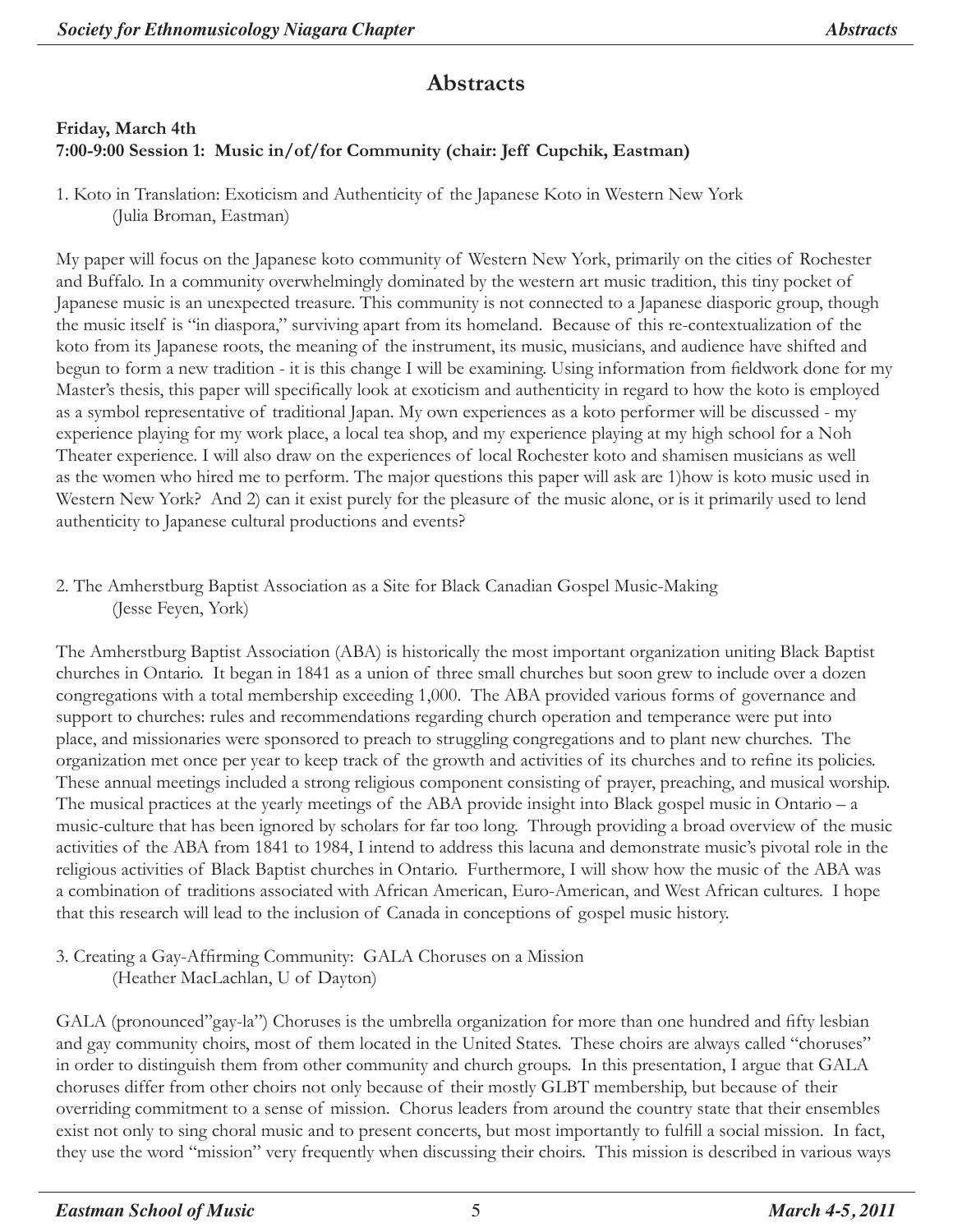in both formal and informal settings, but most articulations of it emphasize two ideas: 1) providing a safe and uplifting environment for gay and lesbian singers and 2) creating greater acceptance for gay and lesbian people in mainstream society. In other words, GALA choruses seek to build gay-affirming communities, both within their ensembles and among their audiences. Choruses' commitment to this sense of mission influences many of the most important decisions that artistic directors and managers make about a) repertoire selection b) performance style and c) interactions with other organizations. The presentation is based on interviews with GALA chorus members and leaders from across the United States.

#### **Saturday, March 5th 8:30-10:00 Session 2: Engaging Narratives (chair: Heather MacLachlan, University of Dayton)**

1. Body and Soul: Jazz at Lincoln Center Redefines Bill Evans (Kimberly Hannon, Eastman)

In 1965, a Down Beat magazine writer described pianist Bill Evans as, "Introverted at the keyboard … head bent to his inventions, seemingly oblivious to all but the secret messages … that emerge in musical translation as some of the most memorable jazz in our time." Contemporary jazz histories now routinely repeat this image of Evans as influential but distant. Descriptions of Evans' body tend to push him towards the margins of a jazz narrative that emphasizes extroversion, African American heritage, and masculinity. In 2010, Jazz at Lincoln Center, the largest and most public conveyor of this image of jazz history, took on the project of inducting Evans into their hall of fame in a live performance celebrating his work. Presenters incorporated characteristics of Evans as he is typically depicted, a serious white man playing Debussy-inflected harmonies with stooped posture nearly making his glasses touch the keyboard. They also drew out aspects of his work that pulled him closer to the other stars of their jazz canon, however, like Armstrong, Ellington, and Parker. An analysis of musical, visual, and spoken elements observed during the program reveals that the Evans Jazz at Lincoln Center showcased was capable of the energy and passion hovering behind the mythologized concept of "swing," not just introverted intellectualism. While this move might seem to distort Evans' biography and music, documentary evidence from his lifetime supports the notion that it also reclaims perceptions of his work common before ideas about his playing were filtered through a collective discomfort with his un-jazzy body.

2. Jazz in Communist Poland: Narratives of Politics and Performance (Jaro Dabrowski, York)

In 1945, Poland was transformed into a communist state politically subordinate to the Soviet Union. The performance of jazz became officially illegal under the Soviet regime, and by the late 1940s, the Polish jazz movement had become almost non-existent. In the 1950s, a small jazz community emerged and since then, until the fall of communism in 1989, jazz in Poland demonstrated a gradual increase in its nationwide popularity. Today, the mainstream Polish jazz community likes to romanticize its beginnings. Stories of repression against jazz in Poland flourish, and the national media has shown a tendency to exaggerate the stories of political struggle, fuelling or avail itself of an anti-communist sentiment among the public. However, according to numerous accounts of Polish jazz veterans active during the 1950s and the 1960s, no significant action was ever taken by the government to tame their performance. Though true that the state was reluctant to accept jazz as legitimate art form, interestingly there are no records of politically motivated attempts to disrupt jazz performances, or penalize musicians.

This paper points that, irrespective of the pervasive narratives of state repression, the major reasons for the initial absence of jazz in the Polish music scene beginning in the 1940s are more likely found in the postwar socioeconomic situation, the result of six years of devastating warfare, and a general unpopularity of jazz, which was more likely effected by a lack of public familiarity with this music in the years immediately following World War II.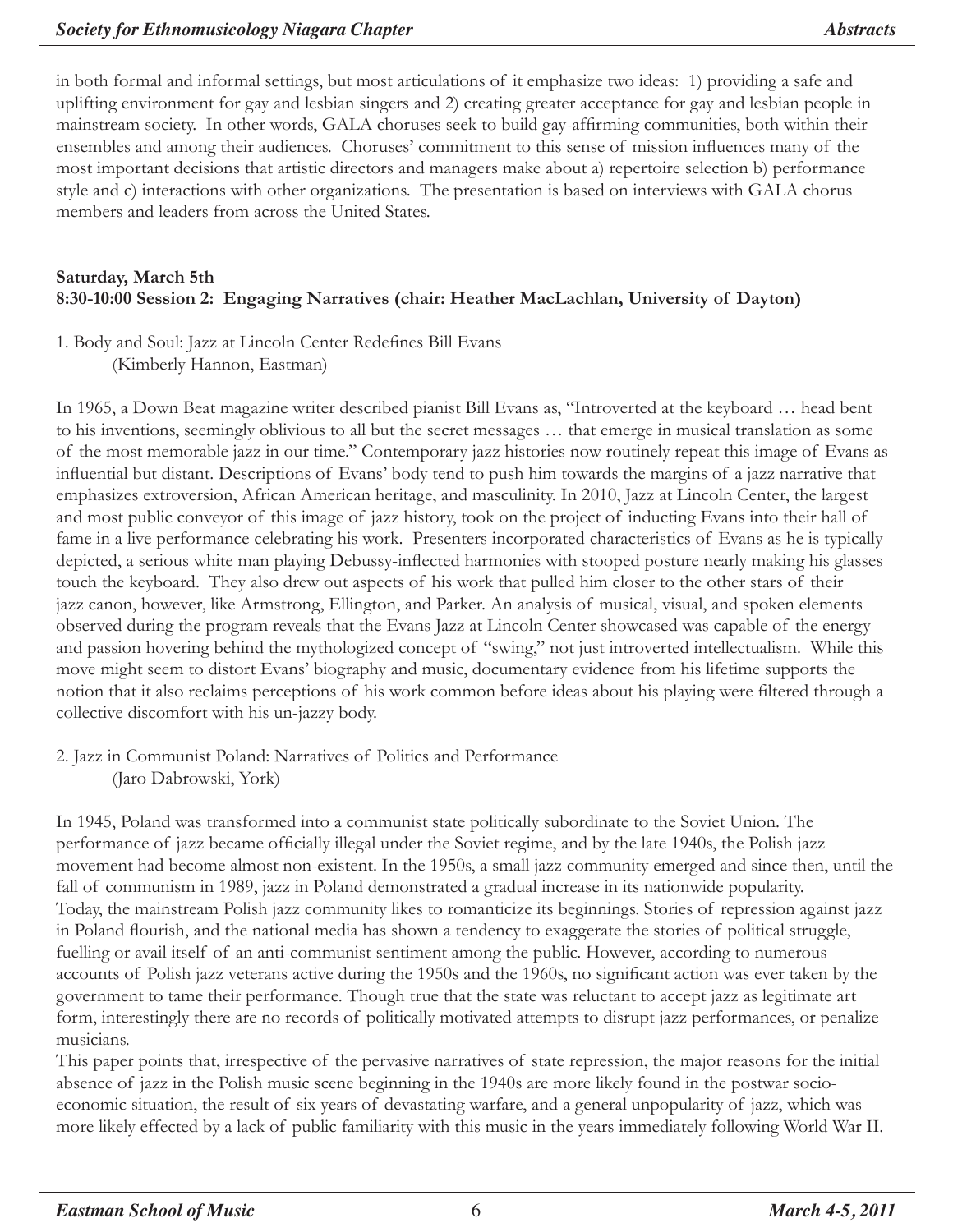3. "Shake Hands with Mother Again": Hyper-sentimentality and Sainted Motherhood in Southern Gospel Music (Vivia Kieswetter, York)

Although only minimal attention has been given to white Southern Gospel Music in academic literature, it has emerged as a cultural force in the modern American south. David Fillingim has stated that in conservative Christian southern rural culture (which he unapologetically refers to as "redneck culture"), "the virtues of home life (as opposed to the aggressive, competitive impulses of public life) become the Christian virtues." Nowhere do the lyrics of Southern Gospel music express this importance of house and home more emotionally than when speaking of mothers. Mothers' prayers, their power to redeem their children (nearly always sons) who have fallen from the right path, and their role as keeper of traditional religious rituals, is the subject matter of hundreds of songs in the genres of bluegrass gospel, country gospel, and quartet gospel music. This presentation presents findings from an extensive analysis of the lyrics of several hundred recorded examples (c.d. 1900-present day) of white gospel music from the American South. My paper concludes by exploring ways in which these lyrics serve to construct feminine identity(ies) in Southern Gospel Music and the culture that surrounds it.

#### **10:15-11:45 Session 3: Women, Music, Performance (chair: Ellen Koskoff, Eastman)**

1. On Political Correctness: Joni Mitchell's "Woodstock"and Political Utopianism

(Amy Kintner, Eastman)

Along with Jimi Hendrix's screaming rendition of the "Star Spangled Banner," Joni Mitchell's "Woodstock" is the most recognizable song from the famed 1969 festival. Not only does this song end the Woodstock movie filmed onsite and released in 1970, but its winding, wistful verses and modally-inflected imperative to "get ourselves back to the garden" has been recorded by 219 other musicians. But these impressive statistics work under a false assumption: Mitchell did not attend the event, and her famed rendition, now an iconic snapshot of Woodstockian idealism, was written in a New York City hotel room one night after the festival occurred. Since she did not attend, Mitchell gathered much of her information about Woodstock from others' recentlyminted memories. The song "Woodstock," then, represents the event not as it literally happened, but as it could have been, as an idealized depiction of what was, for other artists and audiences, nostalgia for the festival's utopian potential. Reading "Woodstock" as a utopian text, I explore how Mitchell abstracts potent signifiers of the festival's "good-place" and musically interpolates these signifiers into the "no-place" of a popular song. By eschewing the normative instrumentation and tonal relationships common to folk songs, Mitchell marks the song as Other, allowing its difference to evoke the atmosphere it achieves. Reviews of Ladies of the Canyon—the album on which "Woodstock" first appears—and interviews with Mitchell about her songs from that period document the song's political significance for Mitchell, for other artists who cover the song, and for listeners who may recognize it as the festival's "theme."

2. Her Long, Black, Hair: Vietnamese Women in Identity Construction through Music and Musical Performance in Diaspora (Hong Diem Lam Vu, York)

Vietnamese culture has been partly shaped by Confucianism and Neo-Confucian values, long cultivated by Vietnam's Chinese colonial administrators (111 B.C – A.D. 939). These values were later reinforced by the indigenous monarchy. Subsequently, such values as moral debt, filial piety, female chastity, the "three submissions" and "four virtues" all reinforced patriarchal hierarchy and regulated Vietnamese women's lives for centuries. In the twentieth century, Vietnam was influenced by political and social changes in the West, and radicalism began to flourish. The "male-female equal rights" movement in Vietnam emerged as a response to the call of new ideas. However, in the world of musical performance at the time, particularly in popular music, Vietnamese women singers had not yet overcome the low opinion of their professions for it did not fit into any of the categories of the traditional social strata: si (educated), nong (agriculture), cong (government official) and thuong (commerce).

The change in the political situation in Vietnam in 1975 resulted in a wave of emigration and the creation of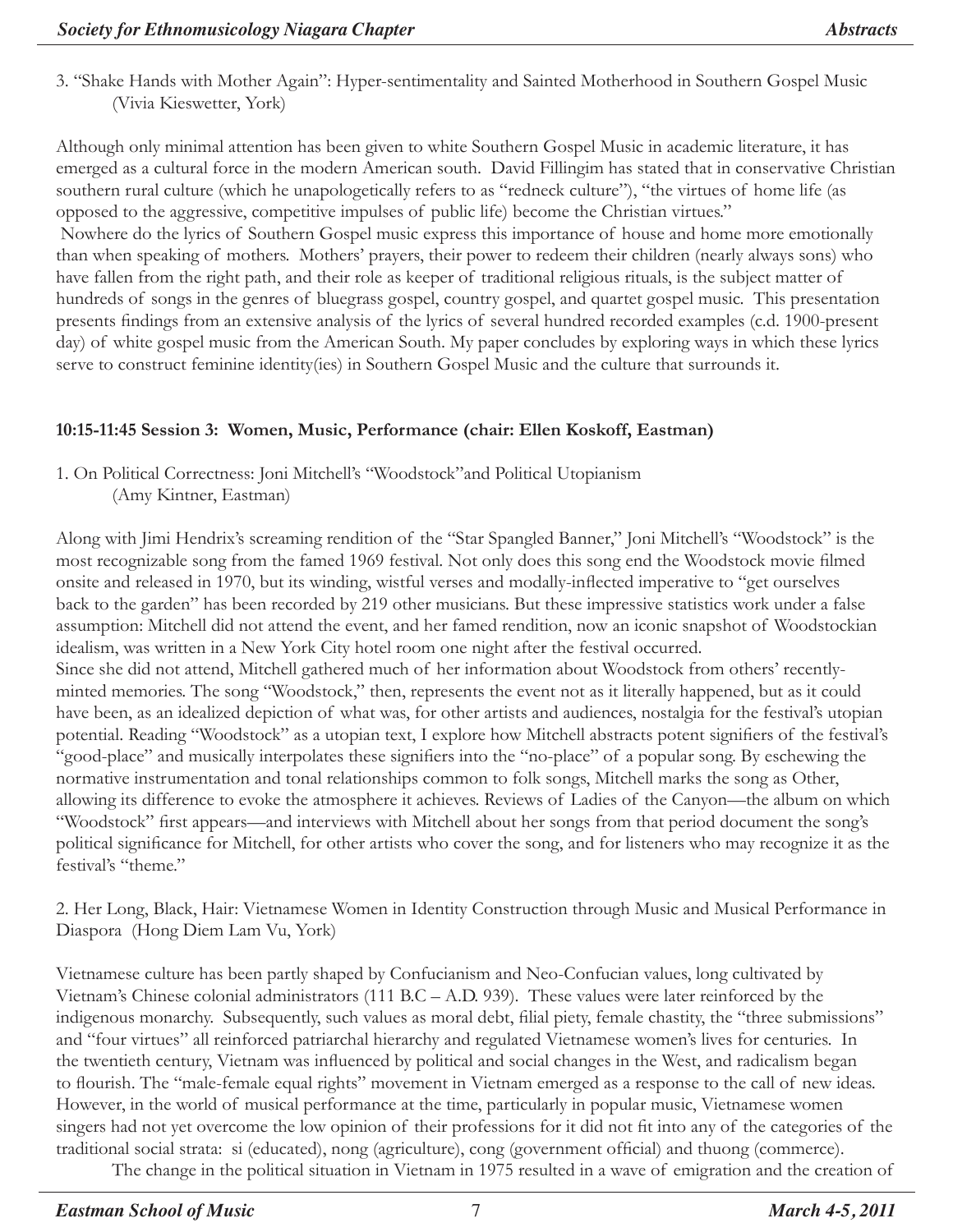a large diaspora of Vietnamese throughout the world. This diasporic population brought with it not only their ageold traditions but also the aspiration to preserve and enrich Vietnamese cultural productions.

This research paper attempts to examine the cultural identity of Vietnamese female singers based on historical context and ethnographic research. It concerns with questions: how the Confucian/Neo-Confucian doctrines have affected the female singers, given the change they have undergone in geography and culture, and how the immigrant generation in Toronto perceives these performers.

3. Goldenrod Music Distribution: Lansing Lesbians Pioneering Women's Music

(Lauron Kehrer, Eastman)

Goldenrod Music is a lesbian-owned and operated women's music distribution company located in Lansing, Michigan. It was founded in 1975 as one of the many regional distribution companies established throughout the country by Olivia Records to distribute albums on that label. Under Goldenrod founder and owner Terry Grant's leadership, over sixty of these small companies formed the collective Women's Independent Label Distribution (WILD) network and began to carry women's music artists who were not on Olivia's label. This grassroots combination of business and activism helped to establish the relationship between local lesbian feminist communities and a national women's music movement.

This paper explores the HERstory (as opposed to HIStory) of Goldenrod Music Distribution Company, focusing primarily on the early years of the business and the political and cultural context in which it was founded. Goldenrod played an important role in establishing women's music as a genre and participated in defining women's music itself. By choosing to distribute music by primarily lesbian artists and by targeting lesbian audiences, the company helped to facilitate the connection between lesbian identity and music. The goal of building a women's music network and business was not only to provide a way for women to be economically independent and successful (whether they were artists, producers, or distributors) but also to make women's music more accessible and, by extension, make the lesbian community more accessible to those who were in the process of coming out and thus seeking a support network and culture of women like themselves.

#### **2:30-4:00 Session 4: Analysis and Interpretation (chair: Glenn West, Eastman)**

- 1. Modal Investigations in Gamelan Gong Gede Repertoire
	- (Rohan Krishnamurthy, Eastman)

The island of Bali boasts a stunning array of gamelan ensembles, each unique in its construction, timbre, musical structure, and socio-cultural functions. Gamelan gong gede is a massive pelog-derived ensemble that was once integral to court ceremonies. Today, it is performed relatively infrequently and usually as part of temple functions. Unfortunately, gamelan gong gede has garnered little scholarly attention as compared to the popular gamelan gong kebyar. In this paper, I analyze audio and video recordings of gamelan gong gede ensembles with a special focus on the theoretical concept of "mode" as it might apply to the traditional lelambatan and gangsaran genres. Modal studies have been conducted in Javanese gamelan music but not in Balinese gamelan music, thus creating a lacuna in gamelan scholarship. I define mode as both a weighted scale—a five-tone derivative of the pelog tuning system in this case—as well as the characteristic behavior of pitches in pokok core melodies. My transcriptions and analyses reveal some patterns in melodic characteristics, including metrically emphasized and numerically infrequent tones, motives, contours, and cadential formulas. Musical analysis is complemented by fieldwork with the Eastman School of Music's gamelan gong kebyar as a comparative ensemble; additional data is drawn from interviews with an eminent Balinese musician and teacher. This paper offers a starting point for understanding and refining the concept of mode in gamelan gong gede music, as well as Balinese gamelan music at large.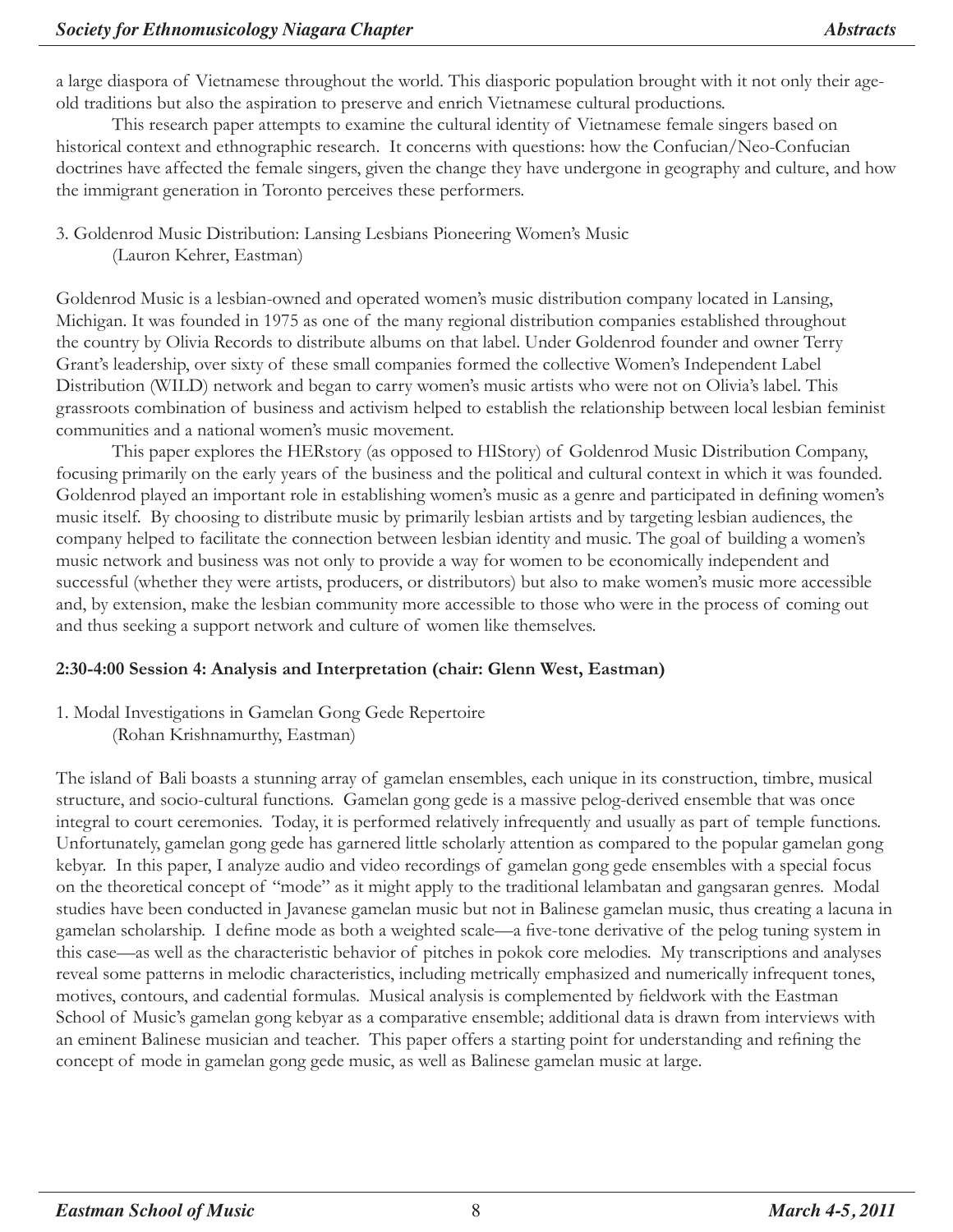2. Gender Wayang on Piano: How an Expert Solves the Problem (Rita di Ghent, York)

A professional concert pianist (the "expert") and two distinguished university music students (the "novices"), whose principal instrument was also piano, were given the task of preparing a transcribed gender wayang piece for public performance. The novices, only superficially familiar with gender wayang music, were given a written description and recorded musical examples to study two days prior to the observation session. A cognitive science technique called think aloud was used to track the problem-solving strategies of all three participants as they prepared the piece. A protocol analysis of the data was performed revealing compelling results.

Although both piano students were considered to be highly skilled, one closely resembled the concert pianist's high-level problem-solving skills; the other student exhibited low-level problem-solving skills (as defined in the literature on expertise). Recordings of the students' final performances of the piece were given to a musicologist for assessment, which revealed that the high- versus low-level skills set was correlative to the success of the respective performances: the student whose strategies resembled those of the expert clearly "got it," whereas the other student did not. The high- and low-level skills tracked in this model study will be discussed in regard to its implications for further research and pedagogical application.

3. Changing Paradigms - Polyrhythm is Dead (Laurel Myers Hurst, Kent)

 For more than 40 years, African scholars have been reaching out to Western scholars attempting to share knowledge regarding the essence and performance of African rhythm (Nketia 1962, Agawu 1995). Western scholars, in response, have met the invitation to study African music with varying degrees of skill and understanding; several attentive Westerns have become bi-musically adept and sensitive (Locke 1987, Arom 1991, Stone 1995, 2005, Roberts 1998, Kubik 1999). Nevertheless, the descriptions of most African musics fall short of accurately representing their sonic architecture in that they could not be reproduced from the descriptive models. Without a culturally relevant model for the musical product, it follows that identifying culturally relative musical behaviors and musical conception may also be off-base (Merriam 1964).

 The study of African culture has moved beyond the ethnography of music to "sciencing" the semiological and sociological implications of music, and yet the foundation for our science of opinion is a tenuously constructed musical paradigm. This paper supports an indigenous paradigm for describing and understanding African rhythm (Nzewi 1997), and proposes how a change in paradigm may affect our view of the historical construction, creative intentions, and social maintenance of African music and musicians (Rice 1987).

#### **4:15-5:45 Session 5: Western Contacts and Interface (chair: Laurel Myers Hurst, Kent)**

1. The Impact of Hugh Tracey's Field Recordings on Transmission of Ennanga Repertoire in Buganda, Uganda (Rachel Muehrer, York)

Court musicians in the Buganda Kingdom of Southern Uganda have been using recordings to supplement the aural transmission of music since the mid-20th century. In 1966 the royal patronage system ended when a political coup sent the Buganda king into exile and the royal musicians into hiding. The site of the royal enclosure had once been a center for the exchange of ideas and transmission of musical material; however, in its absence, sound recordings and musical transcriptions became more vital than ever to continued learning of the royal music. The music of the ennanga bowed-neck harp particularly, which was already in danger of falling out of practice because so few musicians play it, has been rendered all but obsolete since the coup. The few remaining harp players were able to sustain the music of the harp by relying on archived recordings to resurrect the repertoire.

One set of recordings by the renowned musicologist Hugh Tracey has served as a crucial "text" for harp players ever since its commercial release. Each harpist has lifted different information from these recordings, making them an indisputable part of the oral transmission of the harp and crucial to the understanding of harp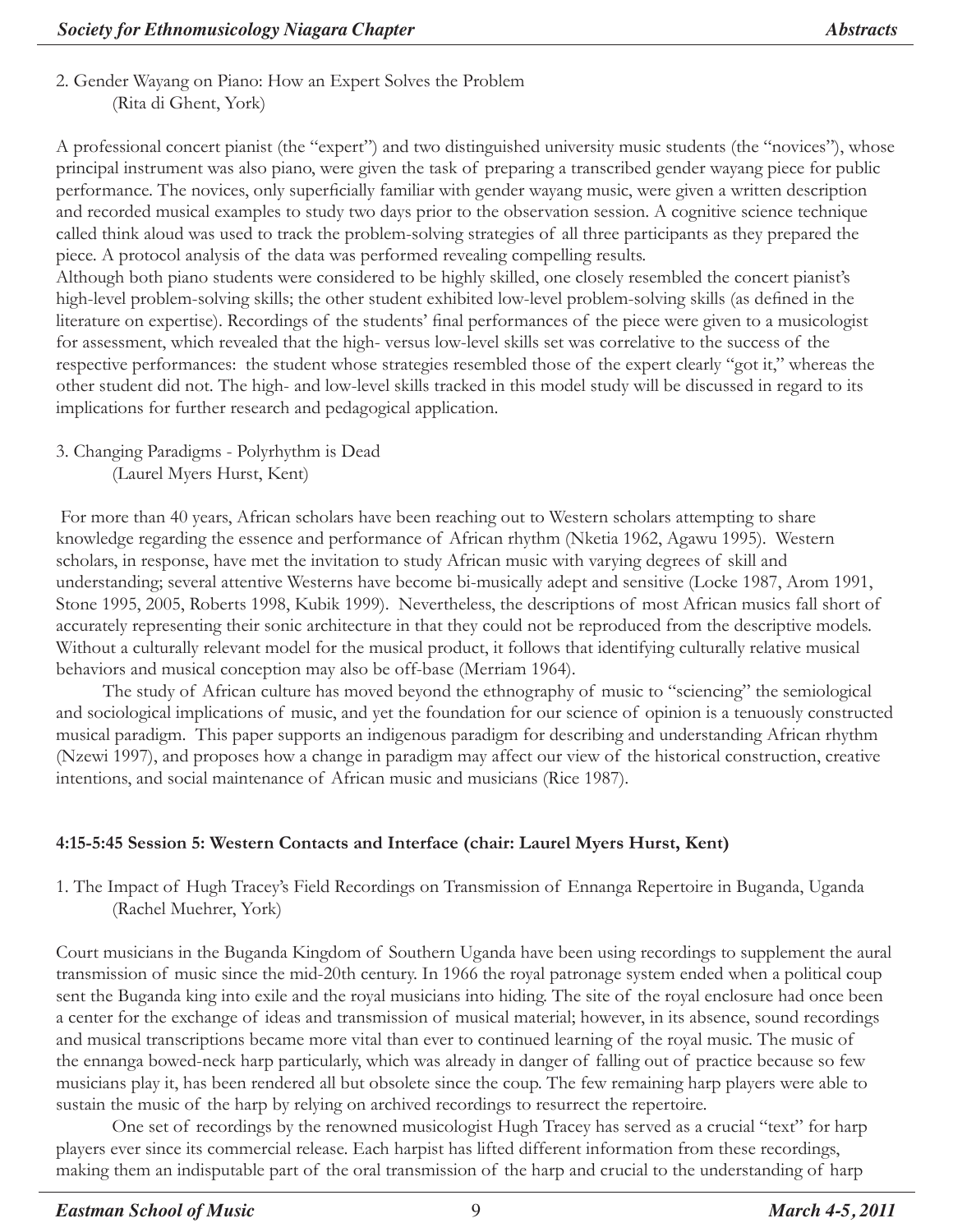performance styles. In this paper I will consider the implications of the field recording in the process of oral transmission, comparing how and what musical information the harpists in Buganda have elicited from the Tracey recordings, and what differences have emerged in the harpists' repertoires and playing techniques.

2. Inta 'Omri': A Precious, yet Painful Collaboration; A Merging of Western Influence and Eastern Tradition in Egyptian Music

(Hicham Chami, U of Florida)

This paper examines the effects of Western culture on the Arabic music tradition in Egypt. Contemporary ethnomusicologists have studied and evaluated the influence of Western culture on non-Western societies along with the dynamic tension that exists between the "local" and the "global". Bruno Nettl maintains that non-Western societies have been forced to develop responses to "maintain, preserve, modify, or abandon" their existing musical traditions in the face of Western intrusion. Jocelyne Guilbault cites the potential loss of cultural identity for the "subordinate" culture and the "homogenization" imposed by the "dominant" one. The post-colonial political milieu of mid-20th century Egypt saw these tensions play out in the artistic rivalry between monumental figures Umm Kalthum (c.1900-1975) and 'Abd el-Wahhab (1907-1991).

Although these two musicians shared similar musical backgrounds, they diverged widely in their receptiveness to Western influence. Their career paths reflected this divergence, with Umm Kalthum steadfastly maintaining the traditional repertoire/instrumentation and 'Abd el- Wahhab continually striving towards "innovation". Urged to develop a creative collaboration, they finally shared a stage in 1964, with vocalist Umm Kalthum performing 'Abd el-Wahhab's composition "Inta 'Omri"--which would become Egypt's best-selling song of all time.

This landmark collaboration represented a turning-point for Egyptian music in particular, and Arabic music in general; a shift from traditional to modern. The paper concludes with a discussion of Nettl's concept of "reintroduction" in responding to the gradual deterioration of the turath (tradition) that has occurred in recent decades.

3. Echoes of Africa in Louis Moreau Gottschalk's Piano Composition, "Bamboula, danse de nègres," Op. 2 (Amy Elizabeth Unruh, Kent)

Louisiana-born pianist and composer Louis Moreau Gottschalk (1829-1869) lived the majority of the first twelve years of his life in New Orleans, immersed in diverse musics and cultures from both Europe and Africa. As a child, Gottschalk received formal classical training in piano, organ, and violin. He attended the opera with his mother, learned to sing African-derived songs from his nurse Sally (who was of African descent), and regularly heard the drummed African rhythms in active practice at Congo Square from all three of his childhood homes in New Orleans.

Gottschalk's Bamboula, danse de nègres, op. 2 reflects the influence that his exposure to both Europeanand African-derived music had on his earliest compositions. My personal interest in Gottschalk began while looking at a score of this work, written at a time when his only exposure to African-derived musics had occurred in New Orleans. Though Bamboula sounded nothing like a West-African music and dance genre, when I perused the score of Bamboula, I was struck by how similar its musical structure seemed to be to that of a West-African percussion ensemble. In fact, the word bamboula means "to remember" in Kikongo. When young Gottschalk composed his Bamboula, danse de nègres, op. 2 in Paris, he was not only reminiscing about the musical "Africa" of his childhood in New Orleans, but also incorporating African-derived melody, rhythm, and rhythmic structure into his work that bares the name of an African dance.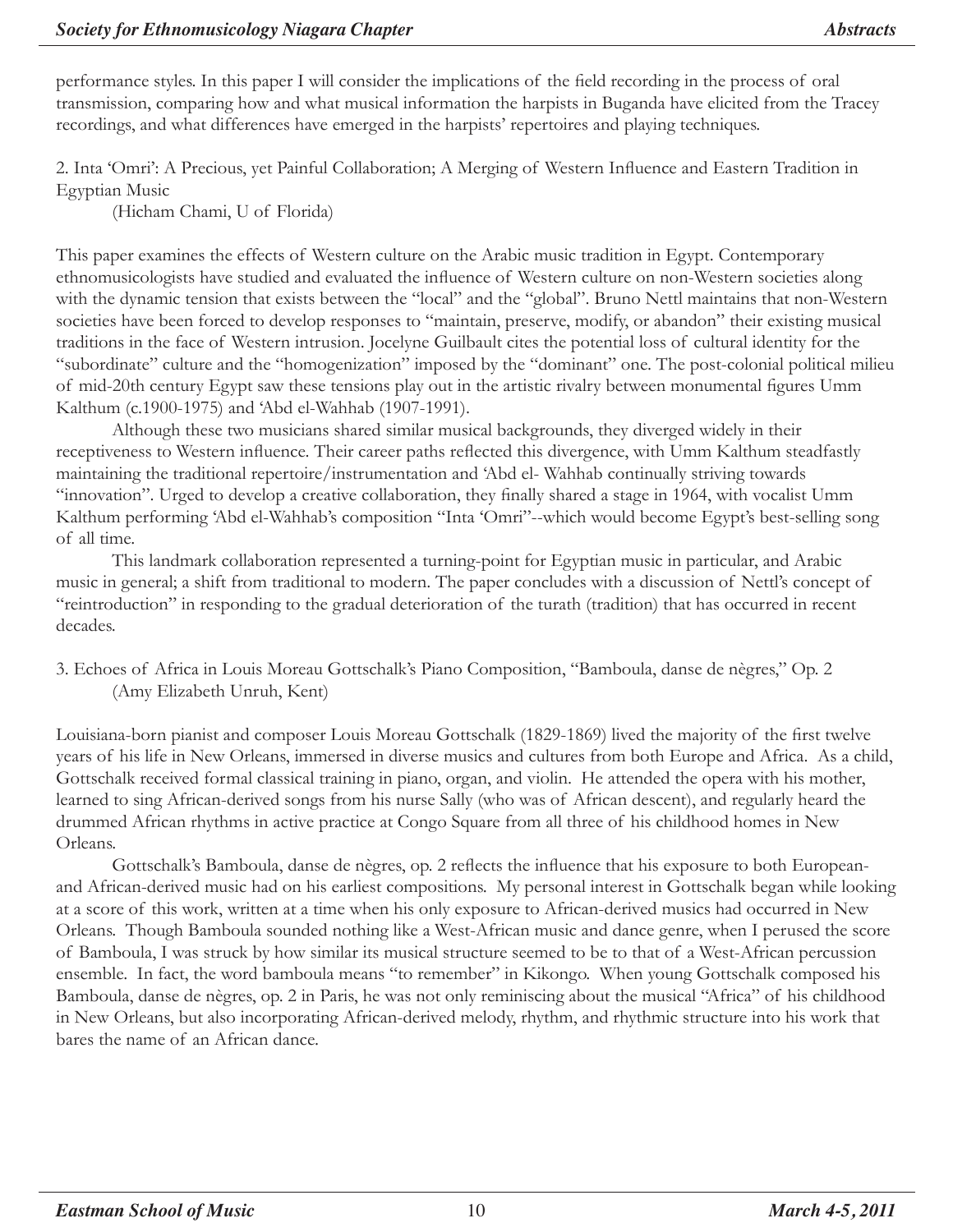